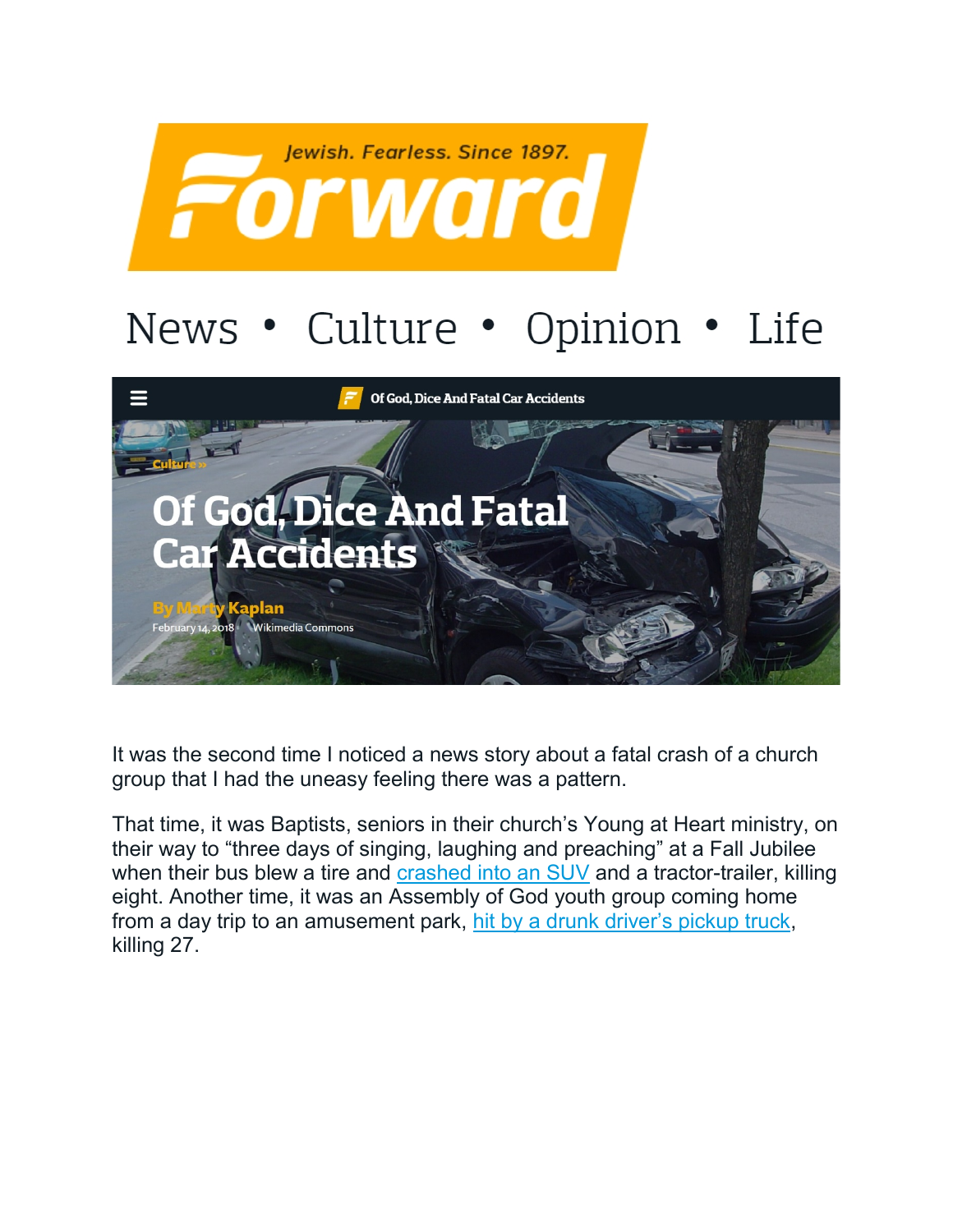



## Oh Kaplan, My Kaplan

A few more of these, and I became convinced that worshipers of all faiths, on their ways to [missions to Botswana](http://www.christianitytoday.com/news/2017/june/megachurch-bus-crash-kills-teen-girl-missions-trip-africa.html) and from softball games, were disproportionately vulnerable to slick roads, texting drivers and lightning.

Hearing stories like these, we're of course sad for the victims and their loved ones. But it's more than sorrow that grips us, more than the bitter irony they arouse. These stories confront us with the Job question: What kind of God lets good souls suffer? They stir up our fears and confusion about the power of God versus the power of luck. They confront our fragile truce with meaning and purpose with the indignities of chance and the dumb randomness of the cosmos.

Any event can be metaphysically decoded in more ways than one. It's like that drawing that looks like a duck one way and a rabbit the other, only here the duck is thousands of years old and hundreds of religions deep, while the rabbit is only a handful of post-Enlightenment centuries of you're-on-your-own, kiddo.

If you believe in a personal God who is active in our lives and involved in all that occurs on Earth, then when bad things happen, in order to comfort yourself, you need faith that God has a plan for us. It may be inscrutable, and we may be too small to comprehend it, but still it's a good God's good plan.

But if your God has withdrawn from the world to let free will and the laws of physics prevail; if your God is ineffable, a mystery, *Ein Sof*, not a God of punctured tires and reckless Instagramming; if your God is a myth that cultures tell themselves to soothe the pain of absurdity — then an accident is just a statistic, not a sign.

Would you describe the passengers in that crumpled Econoline as having "bad luck"? Would you call them "unfortunate"? There's inconsistency in how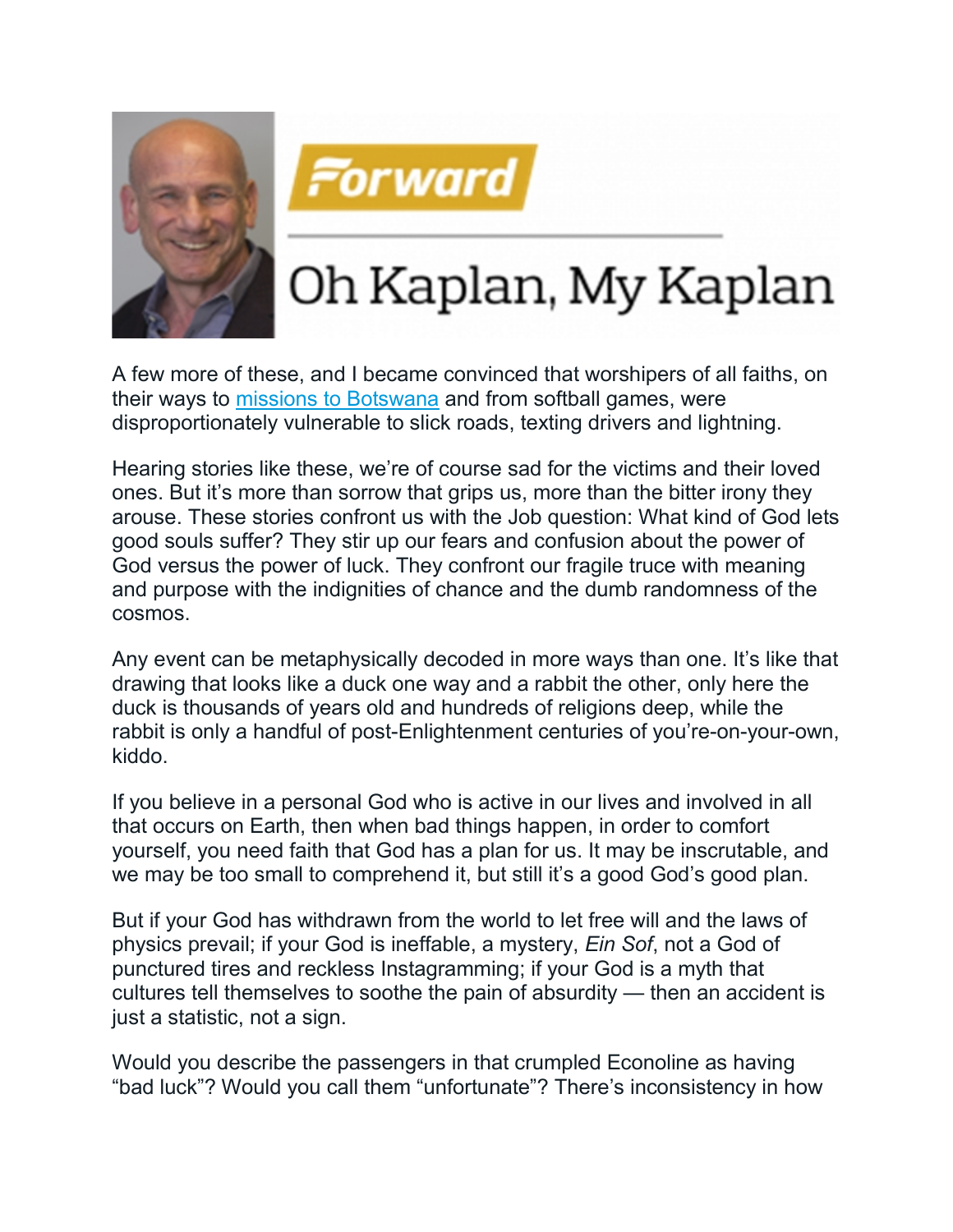we use words, I know, and it's easy to read too much into metaphors. But when we tie something bad to bum luck or misfortune, or something good to their opposites, I wonder whether we're tacitly investing them with meaning and purpose in ways that we don't typically valorize chance or probability.

We don't say, "Happy randomness!" We say, "Good luck!" We don't say, "May the odds be with you." We say "the force." Perhaps all of us English speakers – atheists and worshipers alike – believe with our tongues, and so in our heads as well, in a force that dwells beyond us.

This came into view for me a few weeks ago, when social media spread the [story](http://abc7chicago.com/hobbies/lottery-winner-dies-weeks-after-cashing-in-%241m-scratch-off-ticket/3008129/) of a man named Donald Savastano. Talk about luck — he literally won the lottery. A 51-year-old self-employed carpenter in upstate New York, he bought a "Merry Millionaire" scratch-off ticket at a convenience store and found out he'd won the jackpot.

Twenty-three days later, he was dead. When he bought the ticket, he wasn't feeling so hot, but he hadn't been able to afford health insurance for a while. But once he had the dough to buy a new truck, think about a vacation and go see a doctor, he was diagnosed with Stage 4 brain and lung cancer.

Set aside the Obamacare question, and whether he'd taken good enough care of himself. I don't know the answers – let's just stipulate that he didn't bring his sickness onto himself, no more than he brought his merry million onto himself.

What made him sick? Chance. Probability. His illness came from nowhere, not from Someone. Our lives depend on billions of dividing DNA strands. Sometimes, randomly, they make mistakes. No divine hand commits those errors. The odds of that happening, like lightning, are indifferent to our loves and dreams.

Yet even though I think that, I feel and say something else. I'm thankful that what happened to him has not happened to me. I'm grateful to live another day. Who am I thanking? What merits my gratitude? I say, "There but for the grace of…." Of whom? Of what? I don't ask; I don't answer. I just bask in what poet Richard Wilbur [calls](https://www.nytimes.com/2018/01/12/books/review/richard-wilbur-poetry-happiness.html) "the blind delight of being."

Einstein famously said that "God does not play dice with the universe." It was a jibe at Niels Bohr and Werner Heisenberg, whose quantum mechanics and Uncertainty Principle meant that probabilities, not laws, are the ultimate reality. Einstein admitted that he didn't believe in a personal God, but he